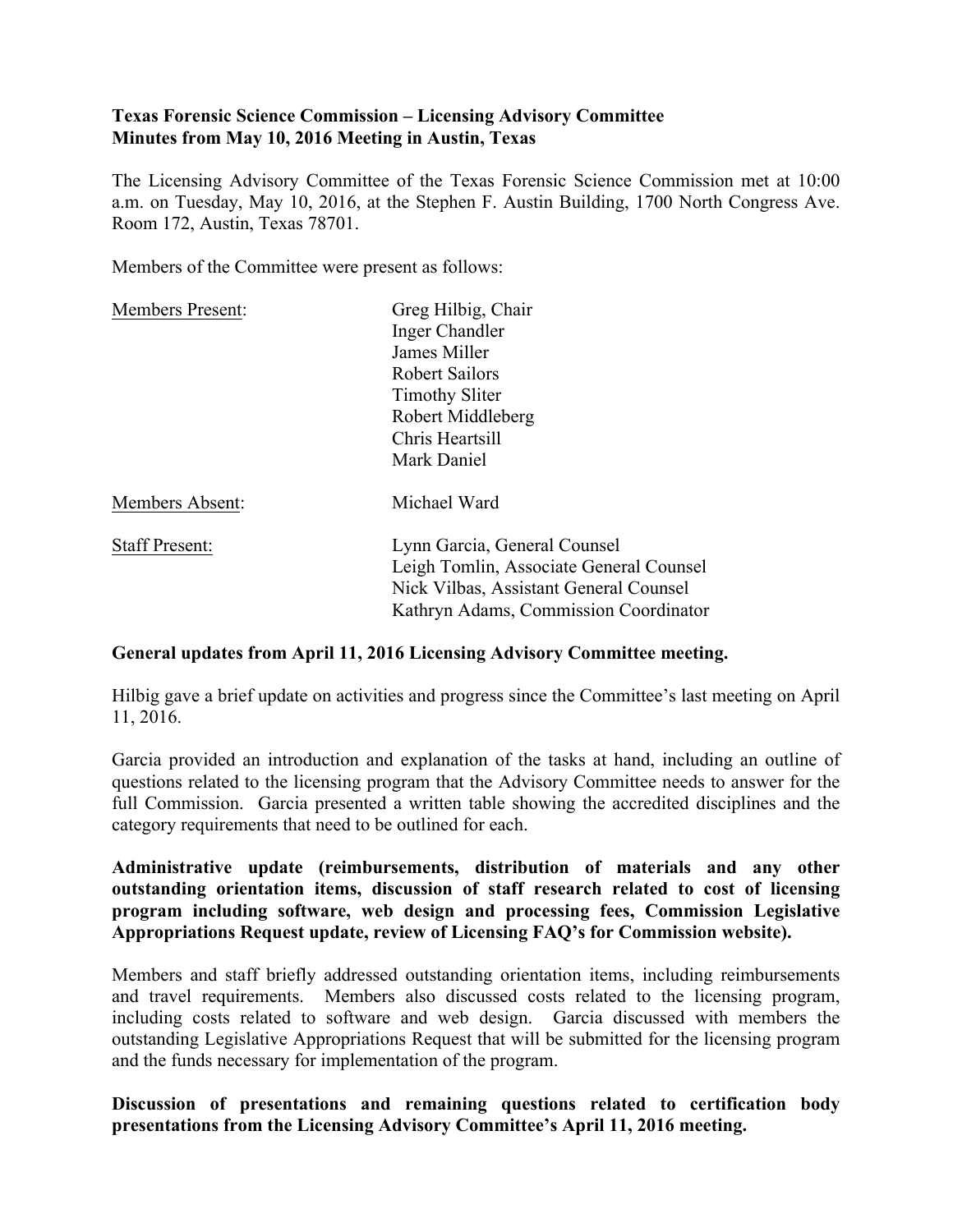Members discussed the different certification bodies' exams and certifications and how they might be recognized in Texas, but that certification by any particular certification body is not required under Texas law. Members discussed recommending that certification by certain organizations may be recognized, but an equivalent, knowledge-based competency test taken in the examiner's laboratory that meets certain criteria to be determined by the Commission should suffice to meet the exam requirement to obtain a forensic examiner license in Texas, until such time as the Commission decides to develop its own exam program.

# **Review proposed, outlined educational and other statutory requirements for each accredited forensic discipline for which licensing will be required.**

Members discussed and outlined possible categories for each accredited forensic discipline for which licensing is required under Texas law. Categories include: 1. Educational component; 2. Specific course work/experience, including courtroom testimony and ethics; 3. Exam component; 4. Proficiency testing; and 4. License fee.

Disciplines subject to accreditation include: 1. Controlled substances; 2. Toxicology; 3. Biology; 4. Firearm/Tool mark; 5. Questioned documents; and 6. Trace evidence. Members discussed the four components for each of these six categories as outlined in chart attached here as **Exhibit A**. Members felt sub-dividing the forensic disciplines for which a license will be required was necessary to better represent the meaning of a particular discipline or sub-discipline's license. Therefore, disciplines were divided and sub-divided by members in accordance with the draft chart attached here as **Exhibit B**.

Members discussed recommending that forensic examiners should have a three-year license term for which to fulfill all requirements, including continuing education and other specific coursework requirements.

Members discussed a recommendation that all examiners should be required to complete courses in the following areas: Brady training, Michael Morton Act Training, Ethics/Cognitive Bias, Courtroom Testimony, and Statistics for forensic scientists.

Members discussed the possibility of reducing the fee for first time applications received by a certain deadline from \$100 to \$50.

# **Development and discussion of next steps to fulfill statutory requirements contained in TEX. CODE CRIM. PROC. art. 38.01 § 4-a (b)-(f), including questions received from community.**

Committee members will continue to develop recommendations for fulfillment of the Forensic Science Commission's statutory mandate to develop licensing program requirements for forensic examiners in Texas.

### **Discussion of potential educational and other statutory requirements for each accredited forensic discipline for which licensing will be required.**

Members discussed, with some exceptions, a Bachelor's Degree in either Natural or Applied Sciences as a baseline requirement for all accredited forensic disciplines. Some disciplines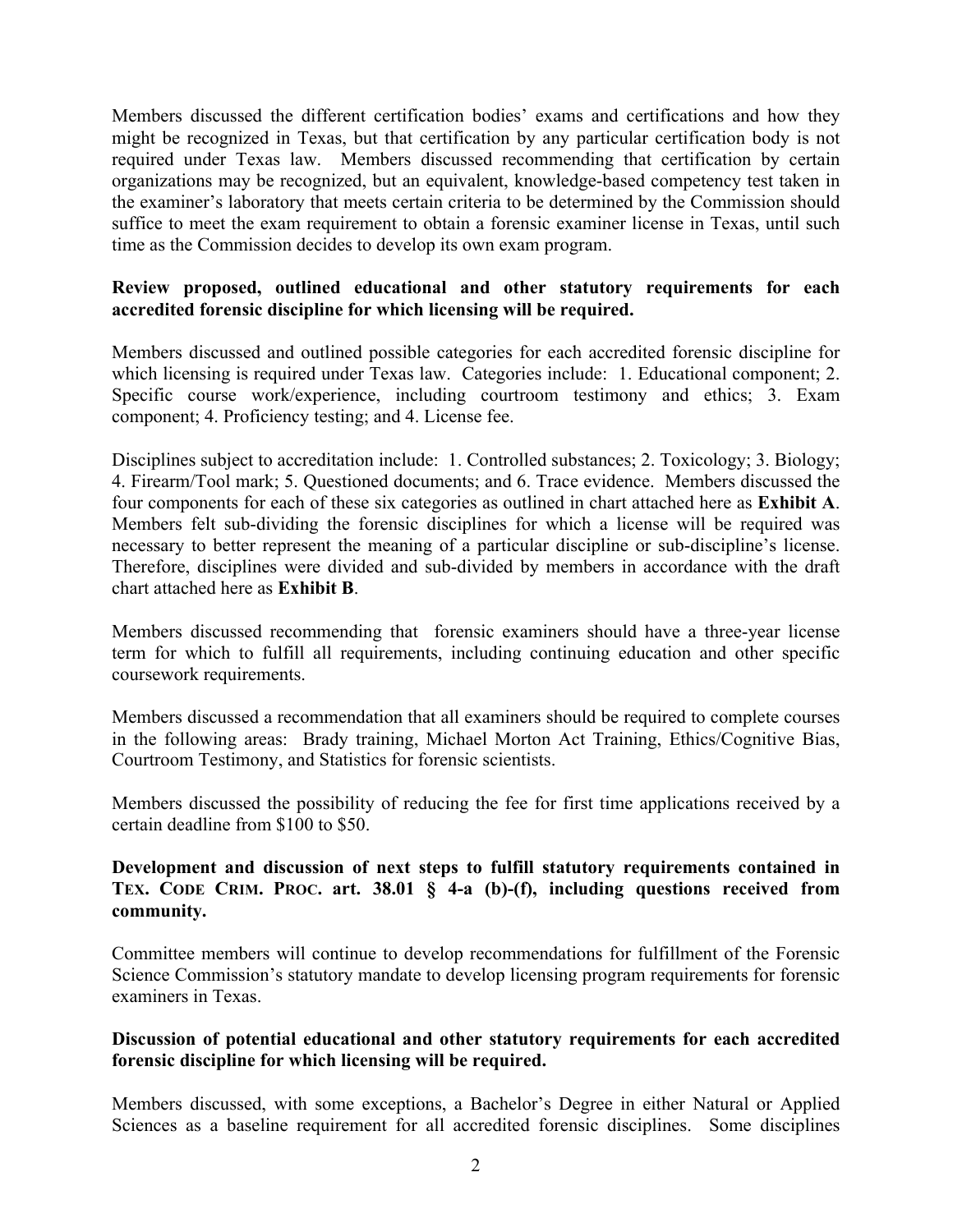should require specific college coursework to be determined by the Committee and as outlined in the attached table.

### **Discussion of legislative recommendations, revisions and/or clarifications to the statutory licensing requirement and report to legislature for 85th Legislative Session.**

Members briefly discussed legislative issues/clarifications that may need to be addressed in the statute, including the definition of "forensic analysis" as outlined in TEX. CODE CRIM. PROC. art. 38.01 § 2.

Members also discussed whether clarification on the statute's application to defense experts was necessary.

### **Discussion of funding necessary to fulfill the licensing mandate including the cost of certification body examinations, Forensic Science Commission application processing fees, continuing education requirements and renewal or re-certification costs.**

Members discussed the costs of the program and how the costs could be absorbed, whether by laboratories or by the examiner and how the Commission may fund a portion of the cost for administering the program through application fees from examiners.

# **Discussion of the provisional licensing issue and the forensic disciplines for which a provisional license will be necessary to fill the interim period between certification and certification eligibility.**

Members discussed that while a provisional license may be necessary for some disciplines, a laboratory's confirmation of an examiner's successful completion of an appropriate level knowledge-based competency exam could suffice to meet the exam requirement and the examiner could be issued his/her license upon meeting the requirement for his/her position or status at the time of application.

### **Discussion of temporary licensing issue for examiners who primarily practice out of state, but occasionally testify in Texas and legislative recommendations regarding same.**

Members discussed modeling a temporary licensing program similar to the way lawyers are admitted pro hac vice in Texas. Members will work to develop a draft plan for temporary licensing for visiting examiners and retired examiners who come back to testify on a particular case.

### **Discussion of grandfathering issues related to licensing including examiners who retire but come back to testify.**

Members discussed allowing waivers for examiners who have been practicing examiners for a certain period of time and who may not meet all of the new requirements but have demonstrated a particular level of competency. Members will work to develop a waiver process and guidelines for waivers where necessary.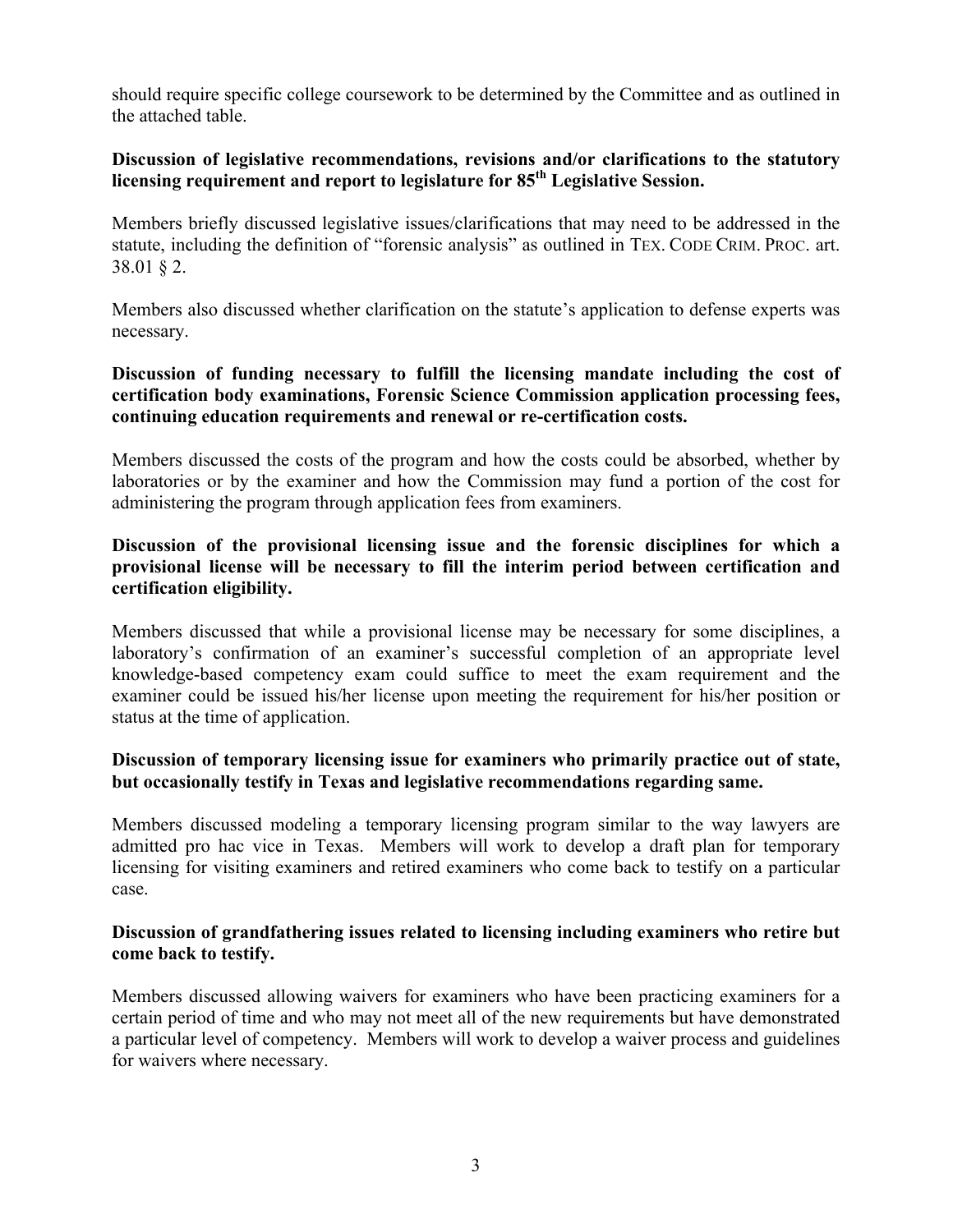Members also decided that educational and other requirements will not take effect until January 1, 2019 per the statute and those examiners who apply in advance will not necessarily need a waiver if they apply before the requirement takes effect.

# **Development and discussion of next steps to fulfill statutory requirements contained in TEX. CODE CRIM. PROC. art. 38.01 § 4-a (b)-(f), including questions received from community.**

Members assigned tasks, including the development of criteria for knowledge-based competency exams for each forensic discipline. Criteria will be reviewed at the Committee's June 14 meeting.

### **Schedule and location of future meetings.**

The Licensing Advisory Committee scheduled two additional meetings—June 14, 2016 and July 7, 2016.

### **Hear public comment.**

No public comment was made at the meeting.

# **Adjourn.**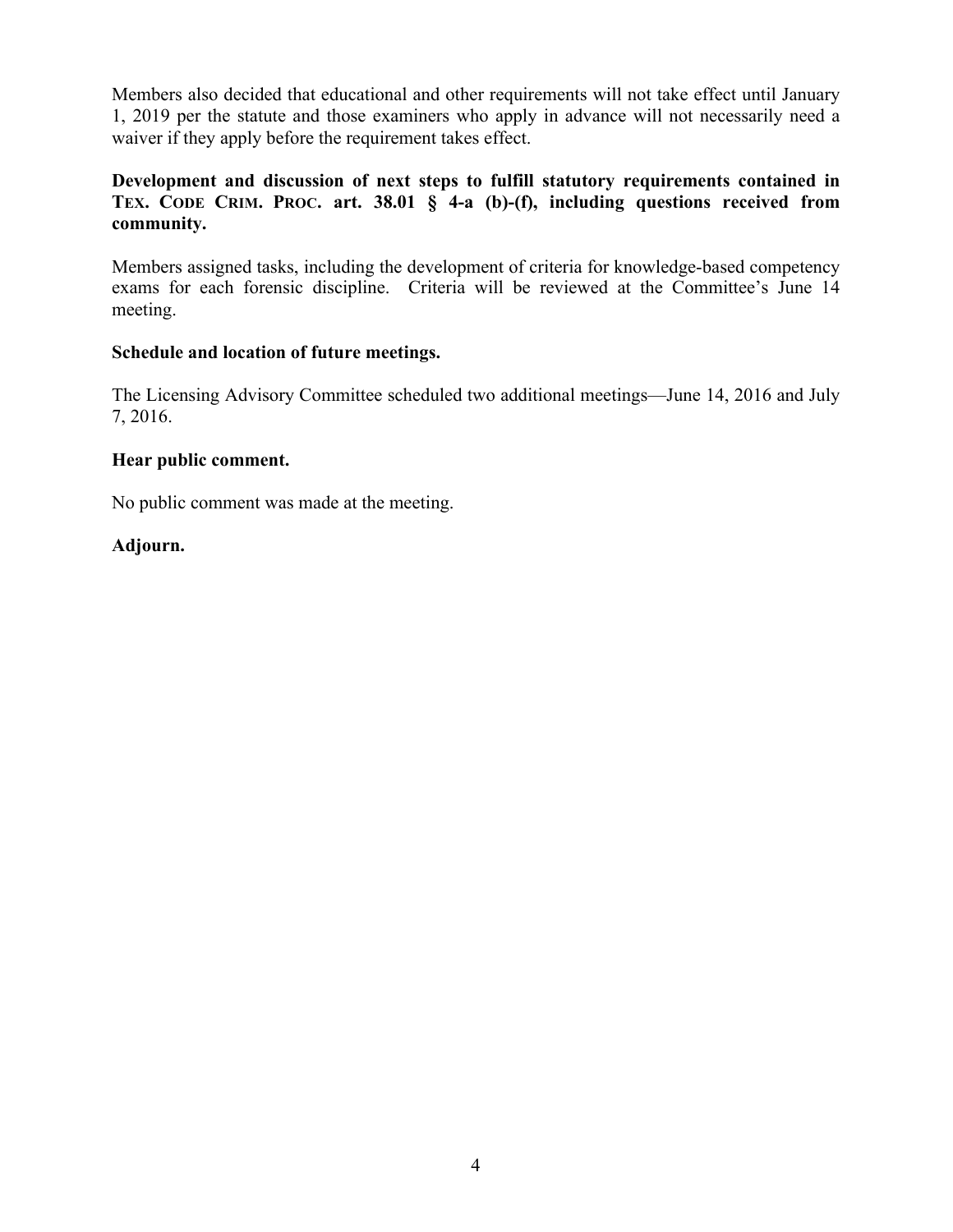# **EXHIBIT A (DRAFT FOR DISCUSSION)**

#### DISCIPLINES SUBJECT TO COMMISSION ACCREDITATION AND CORRESPONDING REQUIREMENTS FOR LICENSING

| <b>DISCIPLINE</b>                                  |                               | EDUCATIONAL REQUIREMENT SPECIFIC COURSE WORK/EXPERIENCE, INCLUDING                   | <b>EXAM COMPONENT</b>         | <b>PROFICIENCY TESTING LICENSE</b> |        | <b>LICENSE FEE</b> |
|----------------------------------------------------|-------------------------------|--------------------------------------------------------------------------------------|-------------------------------|------------------------------------|--------|--------------------|
|                                                    |                               | <b>COURTROOM TESTIMONY AND ETHICS</b>                                                |                               |                                    | TERM   |                    |
| Controlled substances,                             |                               | BS/BA in Natural Science from Brady training, Michael Morton Act training,           | Laboratory's own knowledge-   | Accrediting body PT                | 3 yrs. | \$100/\$50         |
| including marijuana, precursor an accredited Univ. |                               | Ethics/Cognitive Bias, Courtroom testimony, Statistics                               | based competency test OR exam | requirement                        |        | renewal/early      |
| analysis, and clandestine                          |                               | (Training programs as designated by the Commission.) CS that covers list of required |                               |                                    |        | app incentives     |
| laboratory analysis.                               |                               | specific coursework: 30 hrs. Chemistry (including Basic,                             | components. Laboratory QM     |                                    |        |                    |
|                                                    |                               | Organic, Analytical and Instrumental and college-level                               | must certify candidate has    |                                    |        |                    |
|                                                    |                               | statistics (Effective 1/1/19) Before 1/1/19 - 20 hrs.                                | satisfied the criteria. OR    |                                    |        |                    |
|                                                    |                               | Chemistry.                                                                           | recognized certification body |                                    |        |                    |
|                                                    |                               |                                                                                      | exam.                         |                                    |        |                    |
| Toxicology, including forensic                     |                               | BS/BA in Natural Science from   Brady training, Michael Morton Act training,         | Laboratory's own knowledge-   | Accrediting body PT                | 3 yrs. | \$100/\$50         |
| toxicology, urine drug testing,                    | an accredited Univ.           | Ethics/Cognitive Bias, Courtroom testimony, Statistics                               | based competency test OR exam | requirement                        |        | renewal/early      |
| and blood alcohol analysis.                        |                               | (Training programs as designated by the Commission.)                                 | that covers list of required  |                                    |        | app incentives     |
|                                                    |                               | Tox. specific coursework: TBD. After 1/1/19 need college-components. Laboratory QM   |                               |                                    |        |                    |
|                                                    |                               | level statistics course.                                                             | must certify candidate has    |                                    |        |                    |
|                                                    |                               |                                                                                      | satisfied the criteria. OR    |                                    |        |                    |
|                                                    |                               |                                                                                      | recognized certification body |                                    |        |                    |
|                                                    |                               |                                                                                      | exam.                         |                                    |        |                    |
| Biology, including biology,                        | BS/BA in Natural Science from | Brady training, Michael Morton Act training,                                         | Laboratory's own knowledge-   | Accrediting body PT                | 3 yrs. | \$100/\$50         |
| serology, and DNA.                                 | an accredited Univ.           | Ethics/Cognitive Bias, Courtroom testimony, Statistics                               | based competency test OR exam | requirement                        |        | renewal/early      |
|                                                    |                               | (Training programs as designated by the Commission.)                                 | that covers list of required  |                                    |        | app incentives     |
|                                                    |                               | Biology specific coursework: Before 1/1/19 follow QAS                                | components. Laboratory QM     |                                    |        |                    |
|                                                    |                               | guidelines. After 1/1/19 need college-level statistics                               | must certify candidate has    |                                    |        |                    |
|                                                    |                               | course.                                                                              | satisfied the criteria. OR    |                                    |        |                    |
|                                                    |                               |                                                                                      | recognized certification body |                                    |        |                    |
|                                                    |                               |                                                                                      | exam.                         |                                    |        |                    |
| Firearms/toolmark, including                       | BS/BA in Applied or Natural   | Brady training, Michael Morton Act training,                                         | Laboratory's own knowledge-   | Accrediting body PT                | 3 yrs. | \$100/\$50         |
| firearms, ballistics, and                          | Science from an accredited    | Ethics/Cognitive Bias, Courtroom testimony, Statistics                               | based competency test OR exam | requirement                        |        | renewal/early      |
| toolmarks.                                         | Univ. (after 1/1/19)          | (Training programs as designated by the Commission.)                                 | that covers list of required  |                                    |        | app incentives     |
|                                                    |                               | Firearm specific coursework: After 1/1/19 need college-                              | components. Laboratory QM     |                                    |        |                    |
|                                                    |                               | level statistics course.                                                             | must certify candidate has    |                                    |        |                    |
|                                                    |                               |                                                                                      | satisfied the criteria. OR    |                                    |        |                    |
|                                                    |                               |                                                                                      | recognized certification body |                                    |        |                    |
|                                                    |                               |                                                                                      | exam.                         |                                    |        |                    |
| Questioned documents,                              | BS/BA in Applied or Natural   | Brady training, Michael Morton Act training,                                         | Laboratory's own knowledge-   | Accrediting body PT                | 3 yrs. | \$100/\$50         |
| including questioned                               | Science from an accredited    | Ethics/Cognitive Bias, Courtroom testimony, Statistics                               | based competency test OR exam | requirement                        |        | renewal/early      |
| documents, handwriting, and                        | Univ. (after 1/1/19)          | (Training programs as designated by the Commission.)                                 | that covers list of required  |                                    |        | app incentives     |
| ink analysis.                                      |                               | QD specific coursework: After 1/1/19 need college-level                              | components. Laboratory QM     |                                    |        |                    |
|                                                    |                               | statistics course, group is exploring other                                          | must certify candidate has    |                                    |        |                    |
|                                                    |                               | requirements/training options.                                                       | satisfied the criteria. OR    |                                    |        |                    |
|                                                    |                               |                                                                                      | recognized certification body |                                    |        |                    |
|                                                    |                               |                                                                                      | exam.                         |                                    |        |                    |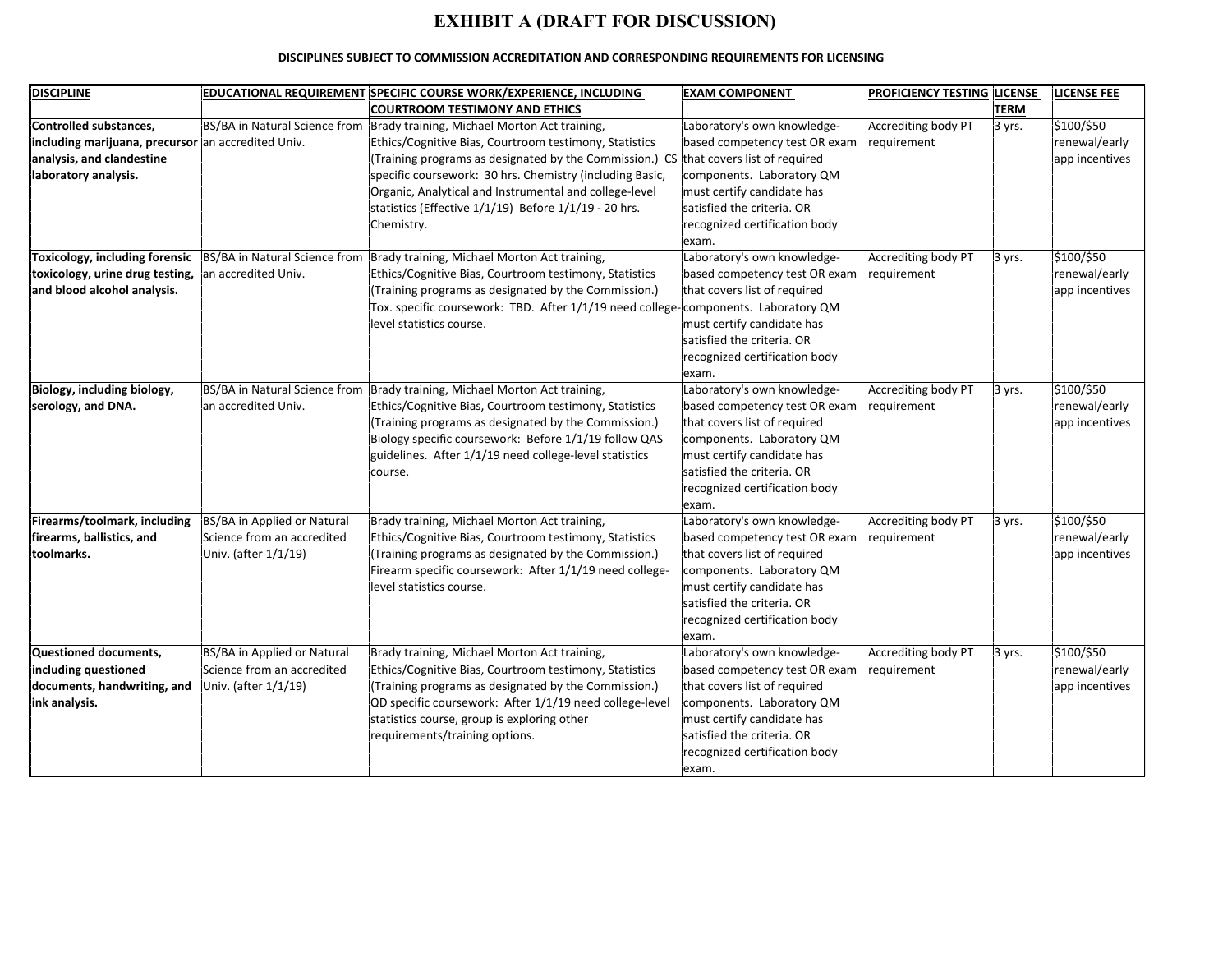| <b>Trace evidence, including fire</b> BS/BA in Applied or Natural |                            | Brady training, Michael Morton Act training,           | Laboratory's own knowledge-   | Accrediting body PT | $ 3 \rangle$ yrs. | \$100/\$50     |
|-------------------------------------------------------------------|----------------------------|--------------------------------------------------------|-------------------------------|---------------------|-------------------|----------------|
| debris, explosives, fibers,                                       | Science from an accredited | Ethics/Cognitive Bias, Courtroom testimony, Statistics | based competency test OR exam | requirement         |                   | renewal/early  |
| gunshot residue, glass, hairs,                                    | Univ.                      | (Training programs as designated by the Commission.)   | that covers list of required  |                     |                   | app incentives |
| paint, filaments, and unknown                                     |                            | After 1/1/19 need college-level statistics course.     | components. Laboratory QM     |                     |                   |                |
| Isubstances.                                                      |                            |                                                        | must certify candidate has    |                     |                   |                |
|                                                                   |                            |                                                        | satisfied the criteria. OR    |                     |                   |                |
|                                                                   |                            |                                                        | recognized certification body |                     |                   |                |
|                                                                   |                            |                                                        | lexam.                        |                     |                   |                |